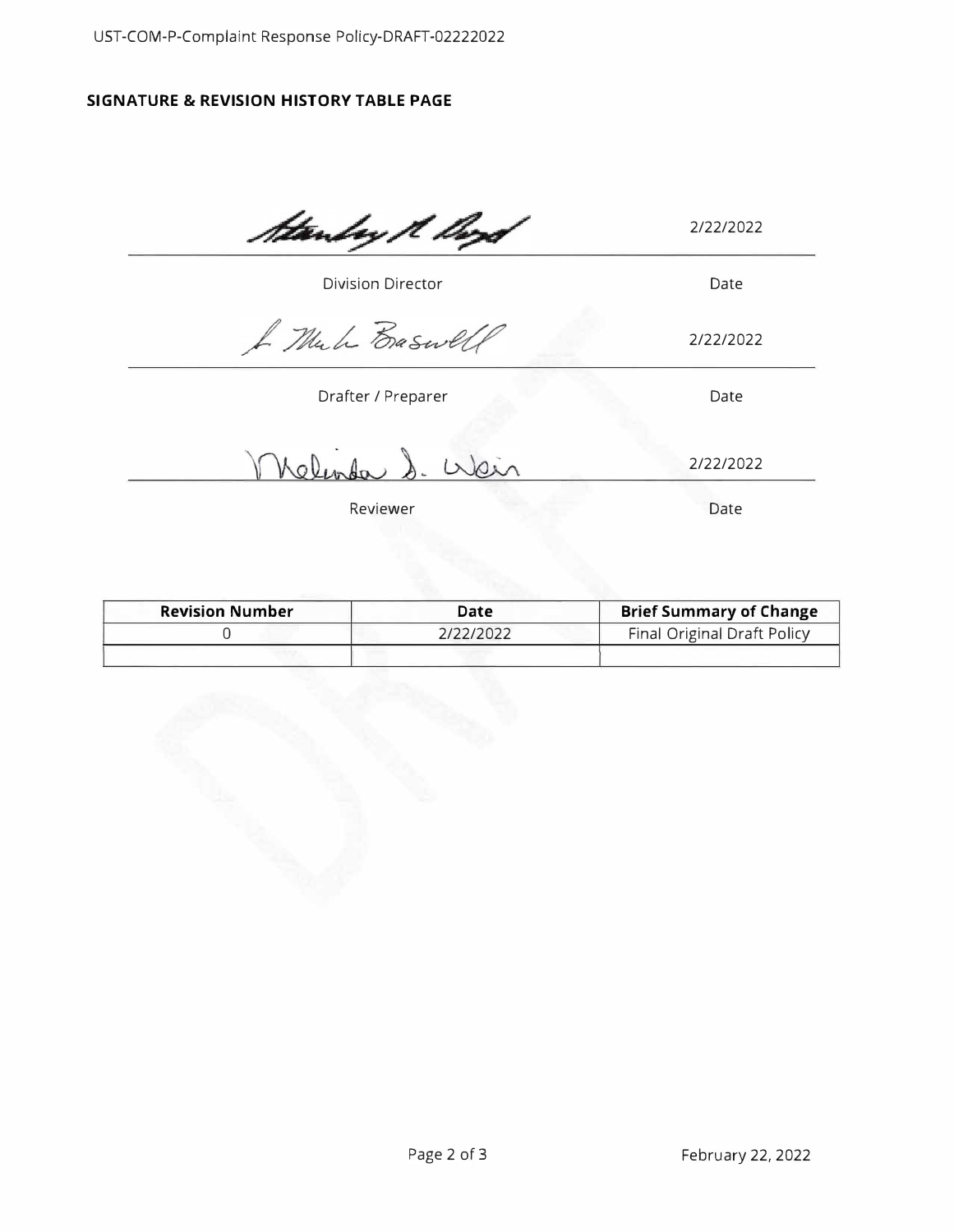# **Table of Contents**

<span id="page-2-0"></span>

| 1.                                                                                  |  |
|-------------------------------------------------------------------------------------|--|
| 2.                                                                                  |  |
| 3.                                                                                  |  |
|                                                                                     |  |
|                                                                                     |  |
|                                                                                     |  |
|                                                                                     |  |
|                                                                                     |  |
|                                                                                     |  |
|                                                                                     |  |
| 4.                                                                                  |  |
|                                                                                     |  |
| 5.                                                                                  |  |
| 6.                                                                                  |  |
| 7.                                                                                  |  |
| 8.                                                                                  |  |
| 9.                                                                                  |  |
|                                                                                     |  |
|                                                                                     |  |
|                                                                                     |  |
|                                                                                     |  |
|                                                                                     |  |
| Appendix C: Drinking Water Complaints, Surface Water Complaints, Vapor Complaints14 |  |
|                                                                                     |  |
|                                                                                     |  |
|                                                                                     |  |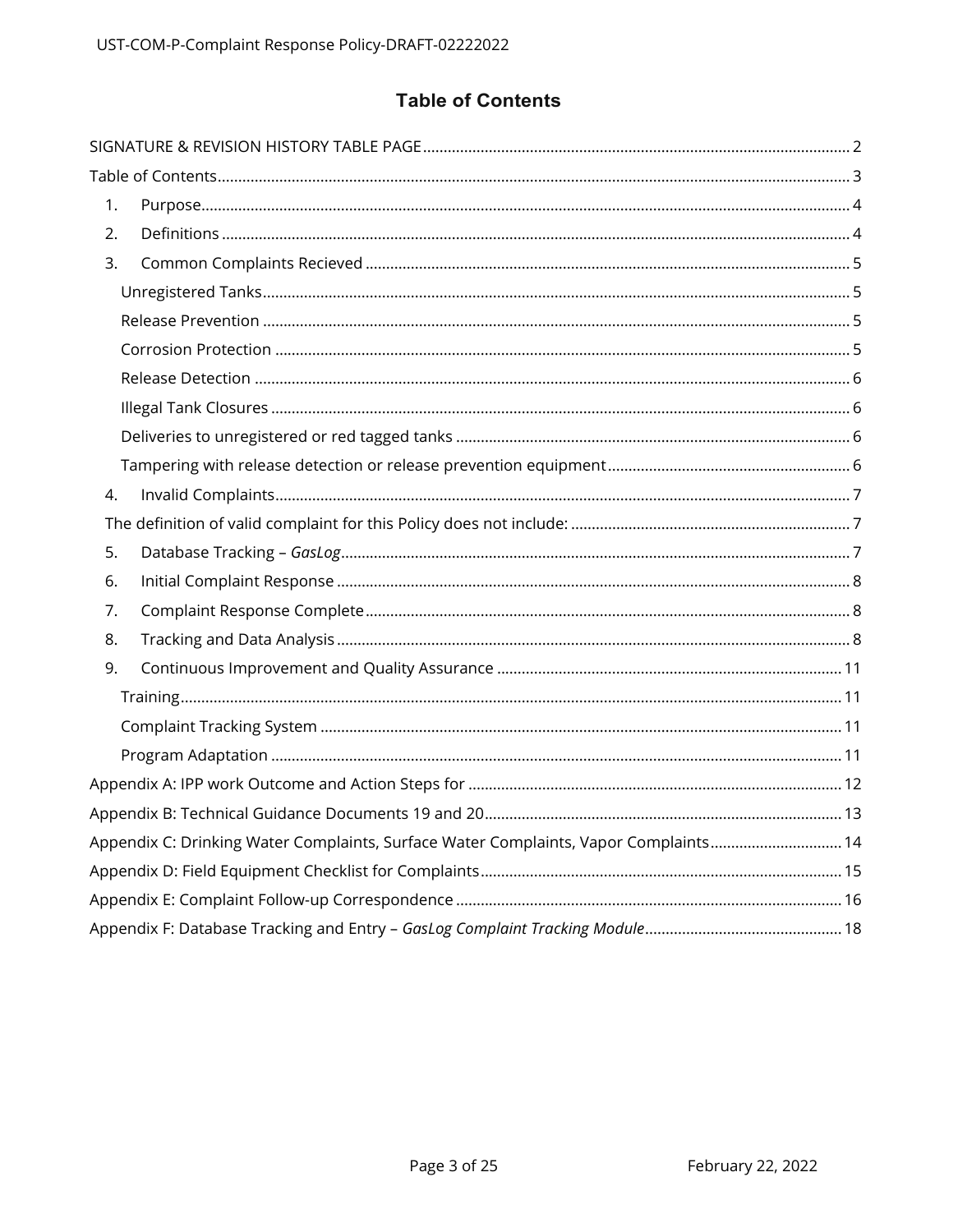- <span id="page-3-0"></span>1. Purpose
	- a. Authority to Investigate

The Tennessee Petroleum Underground Storage Tank Act (UST Act) provides authority to the Commissioner in § 68-215-107(a) through (e) to investigate complaints and the enforce rules of the Underground Storage Tanks and Solid Waste Disposal Control Board adopted pursuant to § 68-215- 107(f)(1) through (11) in Chapter 0400-18-01. This document establishes a policy for receiving and responding to complaints, responding to complainants, tracking results, and periodically analyzing the data collected by the Division of Underground Storage Tanks (UST Division).

b. Definition of Complaint for this Policy

Since the UST Act or rules do not contain a definition for the term complaint, for the purposes of this Policy, valid complaints for the UST Division only include petroleum USTs regulated by the UST Act and rules adopted by the Board.

c. Clarification that Complaints may be Anonymous

There is no requirement in the UST Act for complainants to identify themselves or to submit a complaint in writing. Consequently, UST Division staff will accept complaints in any format, written or unwritten, and there is no requirement for a complainant to identify themselves or to provide a mailing or email address or telephone number unless they chose to for post complaint follow-up by the staff member.

<span id="page-3-1"></span>2. Definitions

A petroleum underground storage tank or petroleum UST is defined in § 68-215-103(14).

"Petroleum underground storage tank" means any one (1) or combination of tanks (including the underground lines connected thereto) which are used or have been used to contain an accumulation of petroleum substances, and the volume of which (including the volume of the underground pipes connected thereto) is ten percent (10%) or more beneath the surface of the ground. "Petroleum underground storage tank" does not include any tank exempted from this chapter pursuant to § 68-215-124;"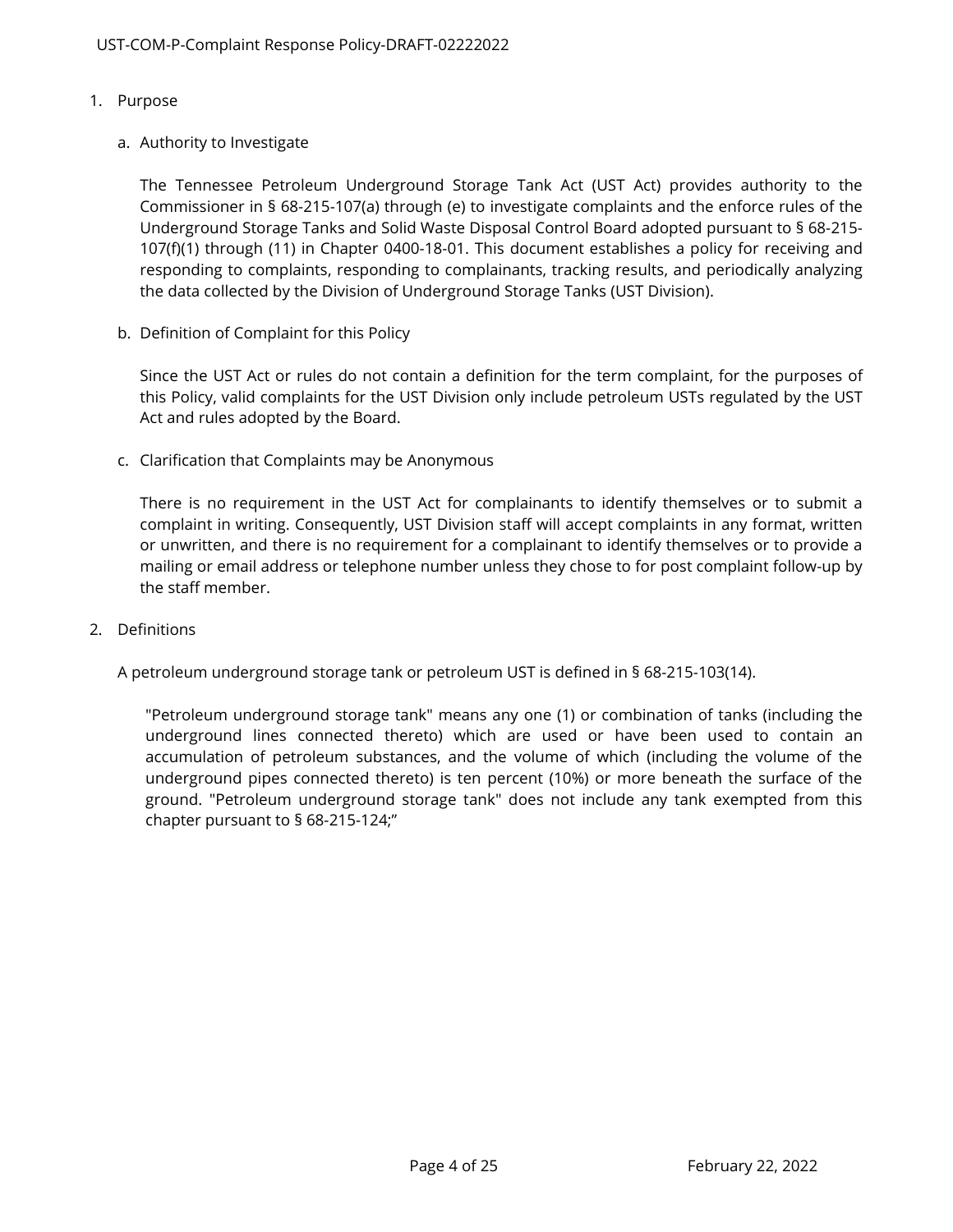Exempted tanks under § 68-215-124 are:

- "(1) Septic tanks;
- (2) Farm or residential tanks of one thousand one hundred gallons (1,100 gal.) or less used for storing motor fuel for noncommercial purposes;
- (3) Tanks used for storing heating oil for consumption on the premises where stored;
- (4) Pipeline facilities (including gathering lines) regulated under:
- (A) The Natural Gas Pipeline Safety Act of 1968, compiled in 49 U.S.C. Appx. § 60101 et seq.;
- (B) The Hazardous Liquid Pipeline Safety Act of 1979, compiled in 49 U.S.C. Appx. § 60101 et seq.; or
- (C) State laws comparable to the law referred to in subdivision (4)(A) or (4)(B), if it is an intrastate pipeline;
- (5) Surface impoundments, pits, ponds, or lagoons;
- (6) Storm water or waste water collection systems;
- (7) Flow-through process tanks;
- (8) Liquid traps or associated gathering lines directly related to oil or gas production and gathering operations;
- (9) Petroleum storage tanks situated in an underground area (such as a basement, cellar, mine working, drift, shaft, or tunnel) if the storage tank is situated upon or above the surface of the floor; and
- (10) Pipes or connections connected to exempted tanks."
- <span id="page-4-0"></span>3. Common Complaints Recieved

The UST Division only has oversight of petroleum USTs, associated piping and ancillary equipment regulated by the UST Act and rules adopted by the Board. The situations listed below are the most commonly received complaints<sup>1</sup>.

| UST Act   | <b>Unlawful Actions</b>             | $$68-215-104(2)$              |  |  |  |  |  |
|-----------|-------------------------------------|-------------------------------|--|--|--|--|--|
|           | Notification as to tanks in use and |                               |  |  |  |  |  |
| UST Act   | tanks taken out of operation        | § 68-215-106(a)(1) and (a)(4) |  |  |  |  |  |
|           | Notification as to tanks in use and |                               |  |  |  |  |  |
| UST Act   | tanks taken out of operation        | $$68-215-106(f)(9)$           |  |  |  |  |  |
| UST rules | and<br>Notification,<br>Reporting,  |                               |  |  |  |  |  |
|           | Record Keeping                      | 0400-18-01-.03(1)(a)1 and 2   |  |  |  |  |  |

<span id="page-4-1"></span>Unregistered Tanks

<span id="page-4-2"></span>Release Prevention

| UST Act   | Unlawful Actions                                                   | § 68-215-104(2) and (6)                  |
|-----------|--------------------------------------------------------------------|------------------------------------------|
| UST Act   | Supervision,<br>inspection,<br>and<br>enforcement responsibilities | $\frac{1}{2}$ § 68-215-107(f)(6) and (7) |
| UST rules | Spill and overfill prevention                                      | 0400-18-01-.02(3)(a) through (d)         |

<span id="page-4-3"></span>Corrosion Protection

<span id="page-4-4"></span><sup>&</sup>lt;sup>1</sup> The list of commonly received complaints is not an exhaustive list of all violations that could occur under the UST Act and rules adopted by the Board.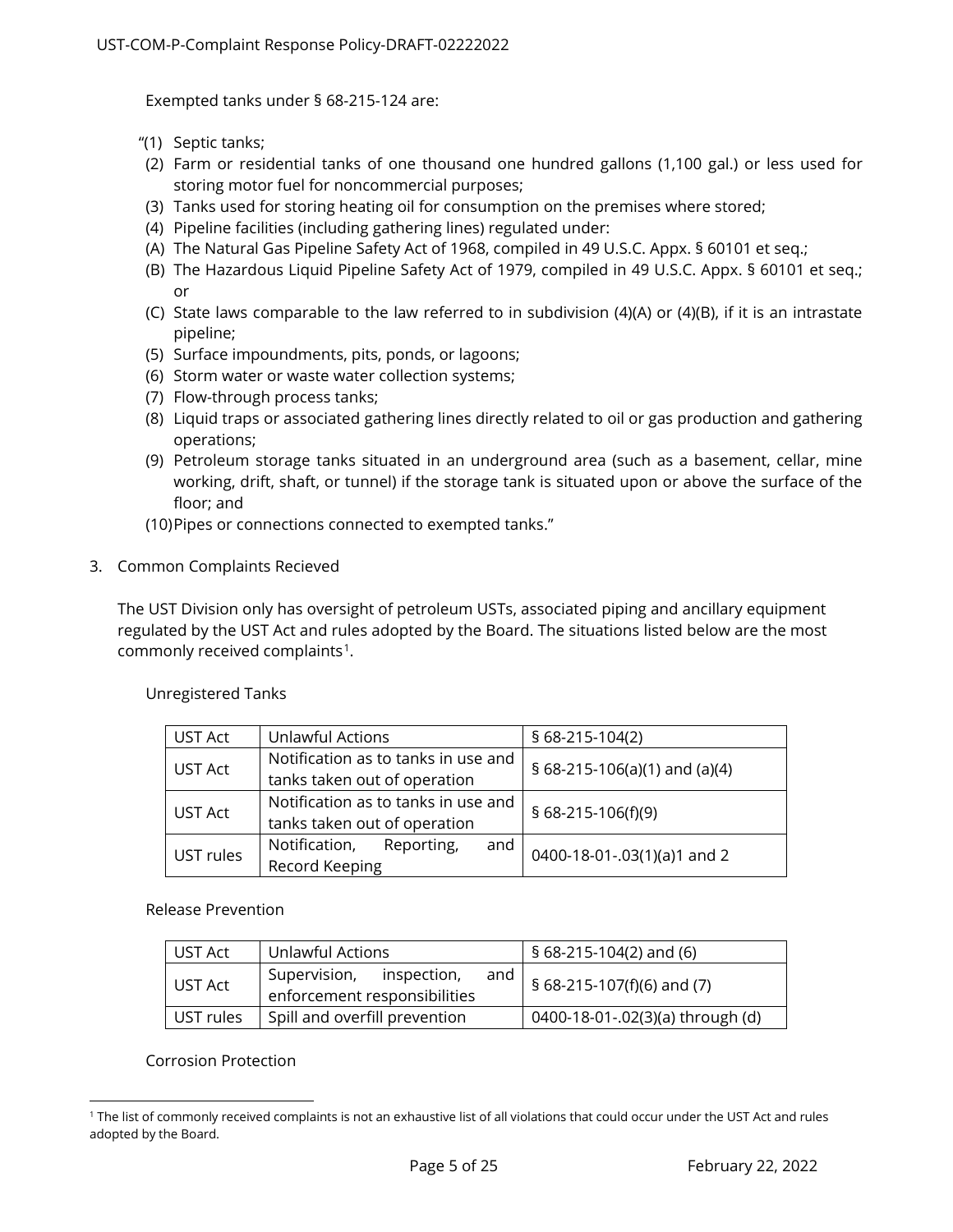| UST Act   | Unlawful Actions                                                   | $$68-215-104(2)$ and (6)                        |  |  |  |  |  |
|-----------|--------------------------------------------------------------------|-------------------------------------------------|--|--|--|--|--|
| UST Act   | Supervision,<br>inspection,<br>and<br>enforcement responsibilities | § $68-215-107(f)(6)$ and (7)                    |  |  |  |  |  |
| UST rules | Corrosion protection                                               | through<br>$0400-18-01-.02(4)(a)$<br>(c)6.ii.IV |  |  |  |  |  |

#### <span id="page-5-0"></span>Release Detection

| UST Act   | Unlawful Actions                                                | § 68-215-104(2) and (6)             |
|-----------|-----------------------------------------------------------------|-------------------------------------|
| l UST Act | Supervision, inspection,<br>and<br>enforcement responsibilities | $$68-215-107(f)(1)$                 |
| UST rules | Release detection                                               | 0400-18-01-.04(1)(a) through (5)(c) |

Released petroleum discovered at the petroleum site or in the surrounding area by persons other than the responsible party or their service companies and corrective action contractors

| <b>UST Act</b> | <b>Unlawful Actions</b>                                                                                  | § 68-215-104(1)                  |  |  |  |  |
|----------------|----------------------------------------------------------------------------------------------------------|----------------------------------|--|--|--|--|
| UST Act        | Supervision,<br>inspection,<br>and<br>enforcement responsibilities                                       | § 68-215-107(f)(3) and (4)       |  |  |  |  |
| UST rules      | Release reporting, investigation<br>and confirmation                                                     | 0400-18-01-.05(1) through (4)(b) |  |  |  |  |
| UST rules      | Petroleum release<br>response,<br>risk<br>remediation,<br>and<br>General<br>management -<br>requirements | $0400 - 18 - 01 - 06(1)(a)$      |  |  |  |  |
| UST rules      | Petroleum<br>release<br>response,<br>remediation,<br>risk<br>and<br>management - Initial Response        | $0400-18-01-.06(3)(a)$           |  |  |  |  |

<span id="page-5-1"></span>Illegal Tank Closures

| UST Act   | Unlawful Actions                                                | § 68-215-104(2)                  |  |  |  |  |
|-----------|-----------------------------------------------------------------|----------------------------------|--|--|--|--|
| UST Act   | Supervision, inspection,<br>and<br>enforcement responsibilities | $\frac{1}{2}$ § 68-215-107(f)(5) |  |  |  |  |
| UST rules | Release detection                                               | 0400-18-01-.07                   |  |  |  |  |

<span id="page-5-2"></span>Deliveries to unregistered or red tagged tanks

| l UST Act | Unlawful Actions                                                       | § 68-215-104(2) and (3)     |
|-----------|------------------------------------------------------------------------|-----------------------------|
| UST Act   | Unlawful use of tanks identified<br>or not identified by notice or tag | § 68-215-106(c) through (f) |
| UST rules | Petroleum product delivery                                             | 0400-18-01-.15              |

<span id="page-5-3"></span>Tampering with release detection or release prevention equipment

| $\frac{1}{2}$ § 68-215-104(2) and (6)<br>UST Act<br>Unlawful Actions |
|----------------------------------------------------------------------|
|----------------------------------------------------------------------|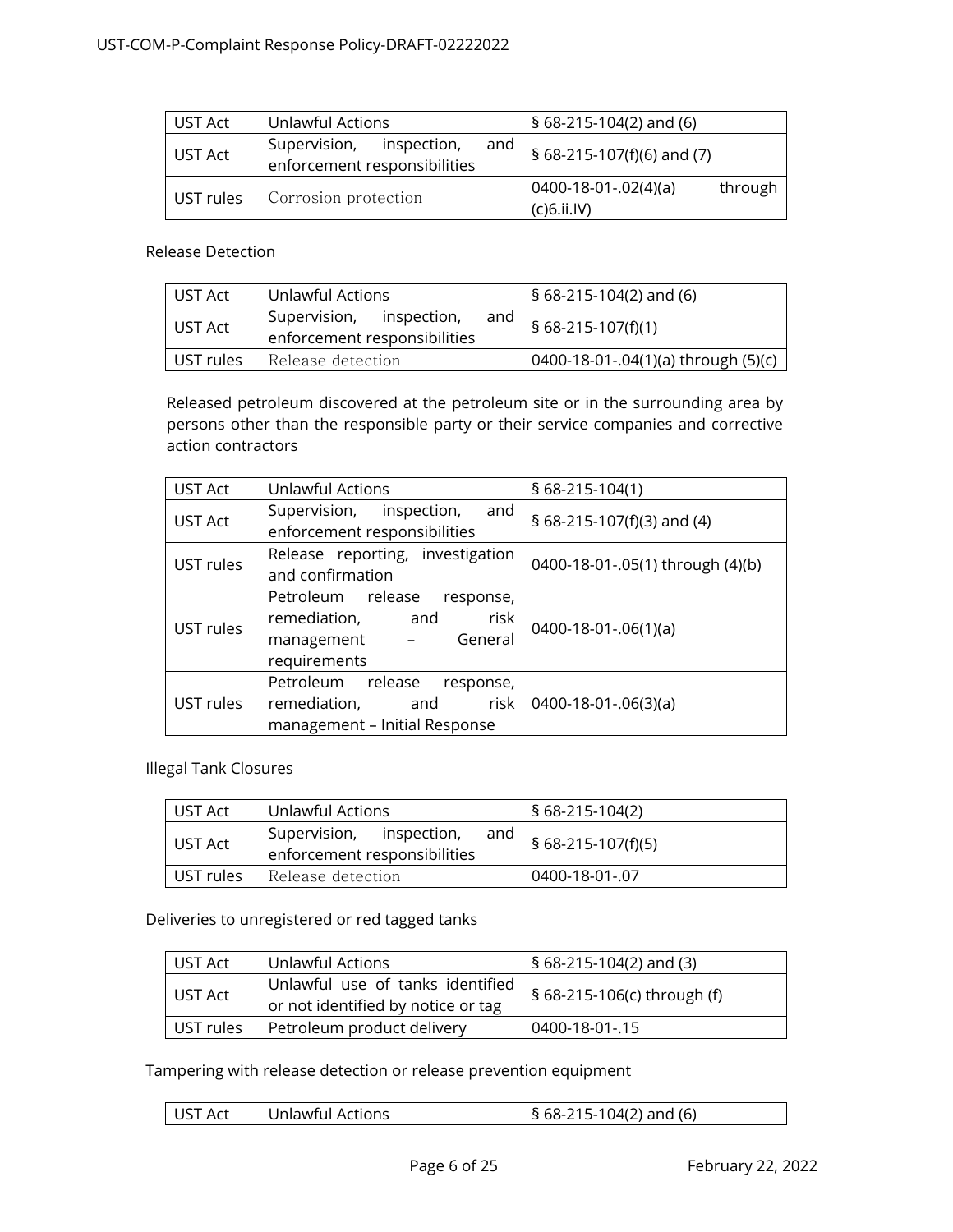| UST Act   | Unlawful use of tanks identified<br>or not identified by notice or tag | § 68-215-106(c) through (f) |
|-----------|------------------------------------------------------------------------|-----------------------------|
| UST rules | Petroleum product delivery                                             | 0400-18-01-.15              |

### <span id="page-6-0"></span>4. Invalid Complaints

<span id="page-6-1"></span>The definition of valid complaint for this Policy does not include:

- a. Reporting of a suspected or confirmed release by a regulated party or their representative;
- b. Inquiries for copies of public records from inspections and cleanup projects;
- c. Requests for technical assistance with day-to-day compliance from the public, potential purchasers, real estate agents, tank owners, tank operators, service providers and corrective action contractors on topics like;
	- i Release detection release prevention questions;
	- ii Release response and corrective action questions;
	- iii Fund eligibility and coverage questions;
	- iv Construction or permitting questions;
	- v Notification and fees questions; and
	- vi Liability questions.
- d. Types of tanks that must be referred to another entity:
	- i Exempt tanks listed in 68-215-124(1) through (10);
	- ii Hazardous substance tanks regulated by the Environmental Protection Agency; and
	- iii All other tanks not defined as a petroleum underground storage tank in 68-215-103(14).
- <span id="page-6-2"></span>5. Database Tracking – *GasLog[2](#page-6-3)*

Tracking of all valid and invalid complaints will be performed in the GasLog database where the start date for the complaint will be the date the UST Division is contacted by:

- a. The public through an in person conversation, telephone call, email, letter, news report or by any other means; or
- b. A referral by other TDEC Division, state or local agency, EPA or legislative contact.

<span id="page-6-3"></span><sup>&</sup>lt;sup>2</sup> See Appendix F: Database Tracking and Entry - GasLog Complaint Tracking Module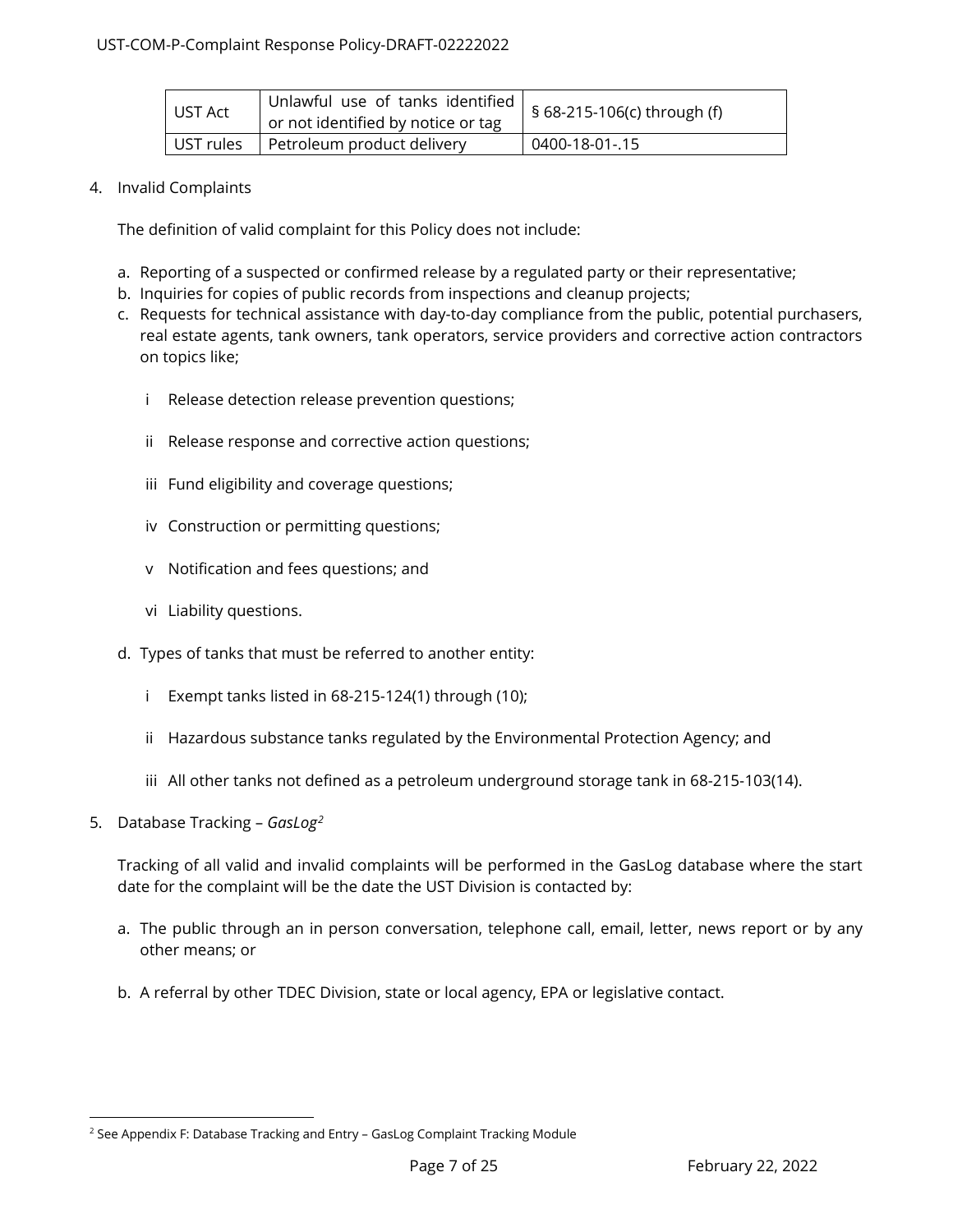<span id="page-7-0"></span>6. Initial Complaint Response

The complaint response begins when the complaint is received by the UST Division.

- a. Employees will follow the work outcomes and action steps in their assigned Individual Performance Plan statements<sup>[3](#page-7-3)</sup>, established UST Guidance<sup>4</sup>, and use established checklists<sup>[5](#page-7-5)</sup> for the site conditions, and arrive with the specified equipment<sup>[6](#page-7-6)</sup>. See Appendices A, B and C.
- b. A trip report will be written and included in GasLog unless already determined to be nonjurisdictional
- c. Follow-up correspondence<sup>[7](#page-7-7)</sup> will be sent to or a conversation held with the complainant whenever possible unless already determined to be non-jurisdictional
	- i Letter use appropriate Division form letter
	- ii Email use appropriate email content copied from the Division's form letter
	- iii Always provide results in a trip report showing findings
	- iv Telephone place telephone conversation report in GasLog
- <span id="page-7-1"></span>7. Complaint Response Complete

The complaint response is complete and will be closed when the UST Division determines that the complaint:

- a. Is valid for regulation under UST Act and enters process for compliance inspections or the process for suspected and confirmed releases of petroleum;
- b. Is not valid for regulation under the UST Act and is referred to other TDEC entity, state or local agency, or EPA; or
- c. No regulated tank or other environmental condition is found after a trip to the site.
- <span id="page-7-2"></span>8. Tracking and Data Analysis
	- a. Tracking will be performed in the GasLog database and periodic analysis of complaints will be performed by the Field Office Deputy Director to correspond with the mid-year (October 1 through March 31) and end-of-year (April1 through September 30) Semiannual Reports of UST Performance Measures issued by the Environmental Protection Agency showing at a minimum:
		- i The number and percentage of:

<span id="page-7-3"></span><sup>3</sup> See Appendix A – IPP work outcomes and action steps

<span id="page-7-4"></span><sup>4</sup> See Appendix B - Technical Guidance Documents 19 and 20

<span id="page-7-5"></span><sup>&</sup>lt;sup>5</sup> See Appendix C - Drinking Water Complaints, Surface Water Complaints, Vapor Complaints

<span id="page-7-6"></span><sup>6</sup> See Appendix D - Field Equipment Checklist

<span id="page-7-7"></span> $7$  See Appendix E – Complaint follow-up correspondence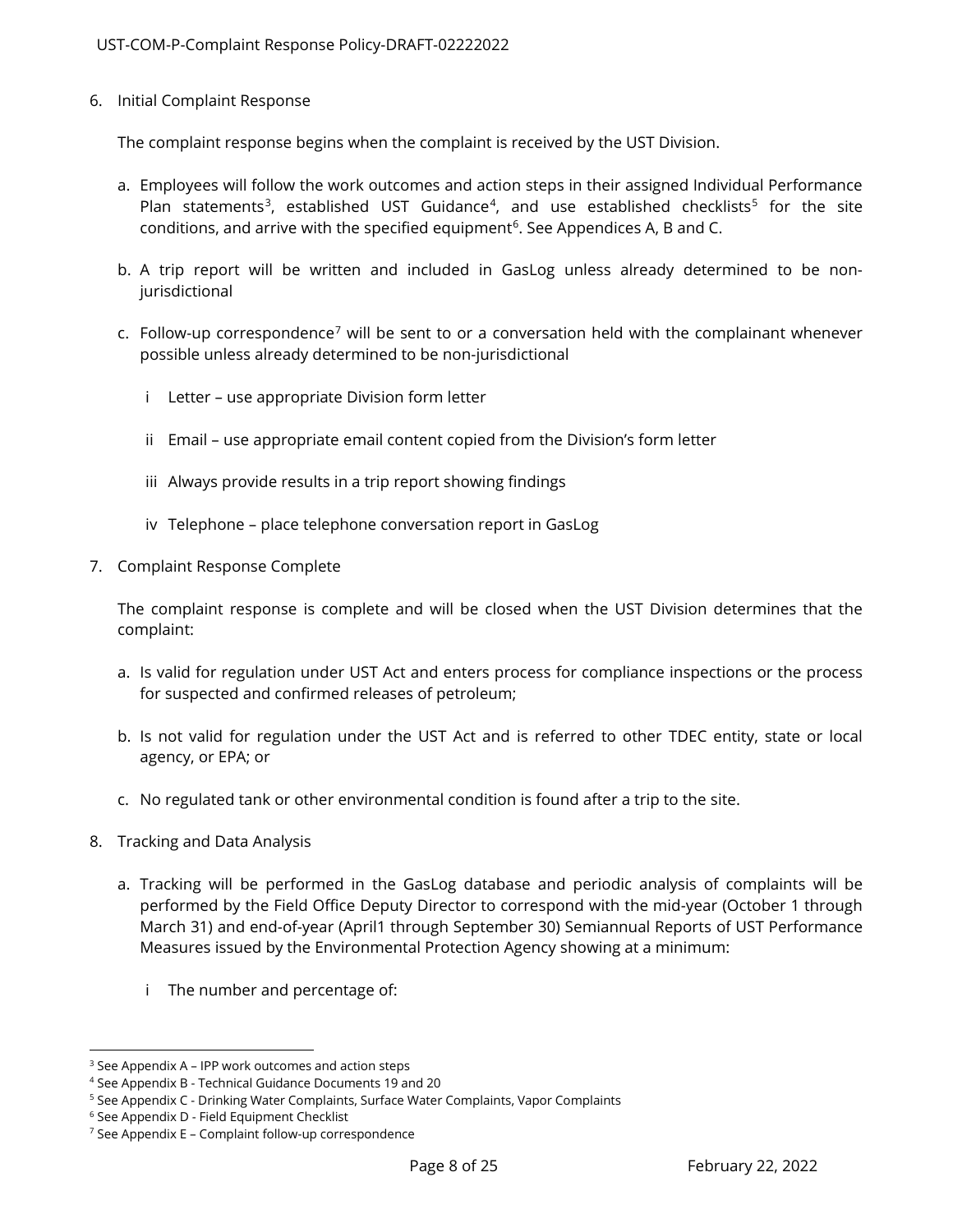- A. Valid versus invalid complaints; and
- B. The number and percentage of anonymous versus known complainants.
- ii Valid for all regulated USTs under the UST Act § 68-215-101 et seq.
	- A. Valid no violations found
	- B. Valid violations found and type of violations
		- I. Release detection
		- II. Release prevention
		- III. Suspected release
		- IV. Confirmed release
		- V. Unregistered petroleum UST
- iii Invalid for all other tanks and structures not regulated under the UST Act § 68-215-101 et seq.
	- A. Referred yes or no
	- B. Referred where and date
	- C. Complaint types
		- I. Types of invalid complaints for the UST Act
		- II. Age limited pre-1974 and pre-1988 § 68-215-106(a)(2)
			- (i) All USTs out of service on or before January 1, 1974; and
			- (ii) All USTs out of service after January 1, 1974 and removed from the ground before July 1, 1988

"For each petroleum underground storage tank taken out of operation after January 1, 1974, the owner of such tank shall within one (1) year after July 1, 1988, notify the commissioner of the existence of such tanks, unless the owner knows such tanks were removed from the ground. The owner of petroleum underground storage tanks taken out of operation on or before January 1, 1974, shall not be required to notify the commissioner. The commissioner shall accept as formal notification the EPA underground storage tank notification form filed with the department by the owner of the petroleum underground storage tank before July 1, 1988."

III. Exempt tanks under § 68-215-124 and other tanks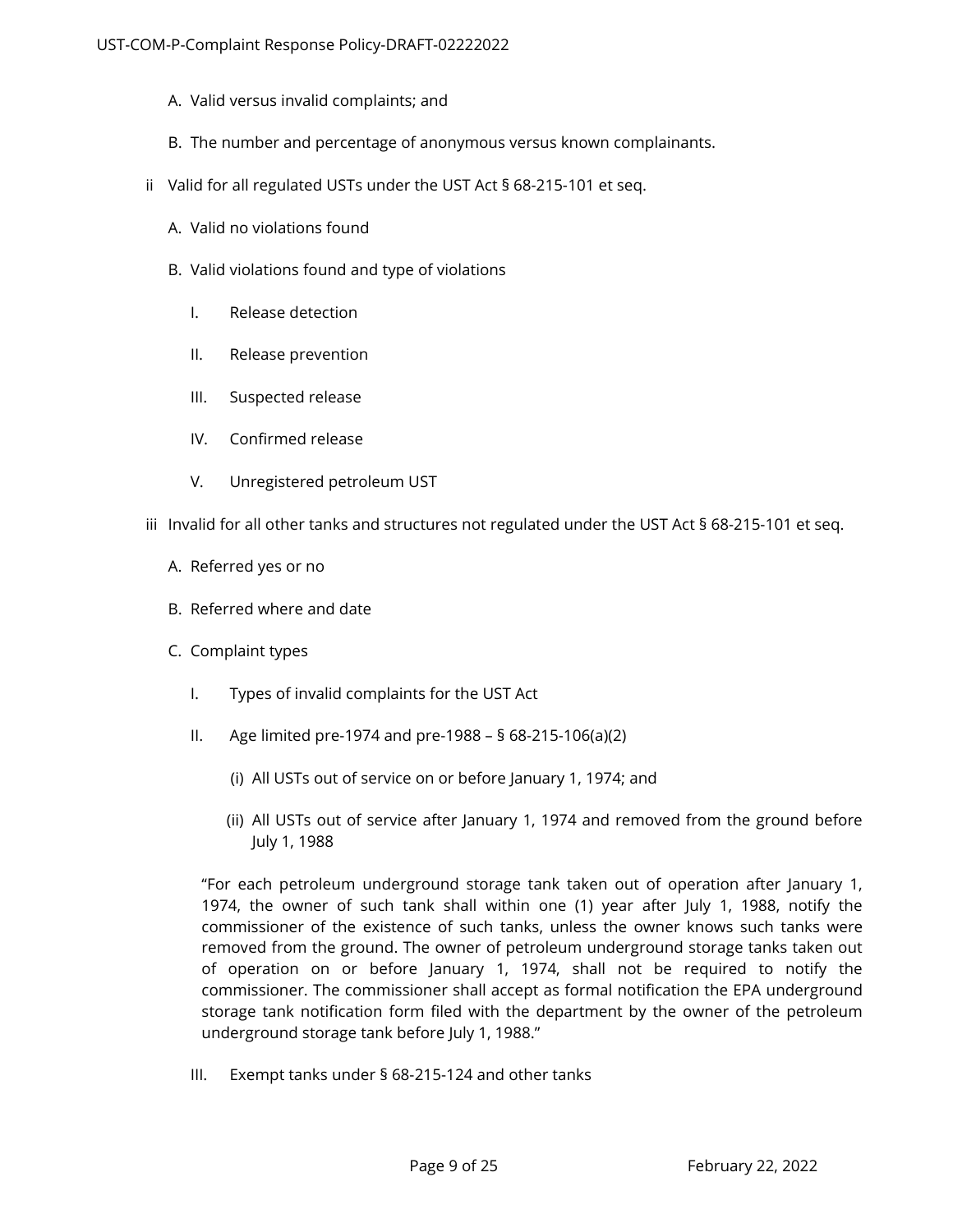- IV. Hazardous substance tanks will be referred to the Region IV office of the Environmental Protection Agency in Atlanta, Georgia.
- V. Complaints about the following tanks will be referred to the Division of Solid Waste or Division of Remediation
	- (i) Petroleum ASTs;
	- (ii) Farm and residential tanks of  $\leq$ 1,000 gallons that are exempt by § 68-215-124(2);
	- (iii) Tanks used for storing heating oil for consumption on the premises where stored that are exempt by § 68-215-124(3);
	- (iv) Flow-through process tanks that are exempt by § 68-215-124(7);
	- (v) Petroleum storage tanks situated in an underground area (such as a basement, cellar, mine working, drift, shaft, or tunnel) if the storage tank is situated upon or above the surface of the floor that are exempt by § 68-215-124(9); and
	- (vi) Pipes or connections connected to exempted tanks that are exempt by § 68-215- 124(10).
- VI. Complaints about the following tanks and structures will be referred to the Division of Water Resources
	- (i) Septic tanks that are exempt by § 68-215-124(1);
	- (ii) Surface impoundment and lagoons that are exempt by § 68-215-124(5);
	- (iii) Storm water and waste water collection systems that are exempt by § 68-215-124(6); and
	- (iv) Pipes or connections connected to exempted tanks that are exempt by § 68-215- 124(10).
- VII. Complaints about the following tanks and structures exempted by § 68-215-124(9) and (10) will be referred to the Tennessee Public Utility Commission, Gas Pipeline Safety Division
	- (i) Pipeline facilities (including gathering lines) regulated under:
		- (1) The Natural Gas Pipeline Safety Act of 1968, compiled in 49 U.S.C. Appx. § 60101 et seq.;
		- (2) The Hazardous Liquid Pipeline Safety Act of 1979, compiled in 49 U.S.C. Appx. § 60101 et seq.; or
		- (3) State laws comparable to the law referred to in subdivision (4)(A) or (4)(B), if it is an intrastate pipeline; and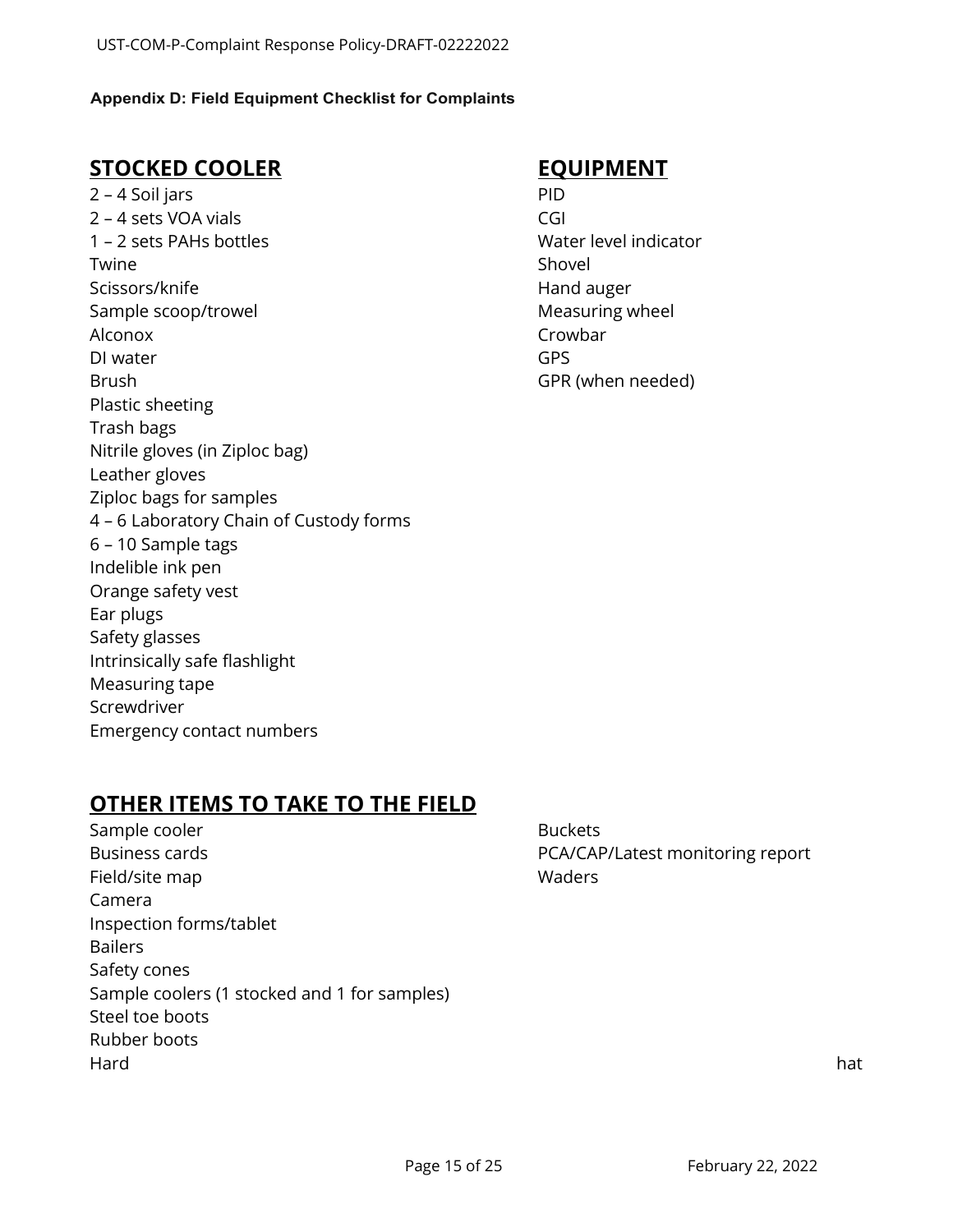### <span id="page-15-0"></span>**Appendix E: Complaint Follow-up Correspondence**

Correspondence content and requirements may vary depending upon many factors. The following is an example of an *Unapproved Underground Storage Tank Closure* referenced on page 3 above.

(\***1** Date)

#

(\***2** Name) (Company) (Address)

Re: Enforcement Action Notice-Unapproved Underground Storage Tank Closure (\***3** Facility Name) (\***4** Facility Address) Facility ID # (\***5**), (\***6**) County

Dear (\***7**):

The Division of Underground Storage Tanks has discovered that petroleum (\***8** tanks, lines, compartments or system) at the above referenced facility have been closed without our approval. This is a violation of Rule 0400-18-01-.07(4)(a) which states, in part:

- "(a) At least thirty (30) days before beginning either permanent closure of any portion of an underground storage tank system or a change-in-service under subparagraphs (b) and (c) of this paragraph, owners, operators and/or other responsible parties shall apply for permanent closure, unless such action is in response to corrective action. Application for permanent closure or change in service shall meet the following requirements:
	- 1. An Application for Permanent Closure of Underground Storage Tank Systems shall be submitted in a format established by the division. The application shall be completed according to the instructions provided by the division.
	- 2. The tank owner, operator and/or other responsible party shall obtain division approval of the Application for Permanent Closure prior to permanently closing the UST system or any portion thereof or effecting a change in service of the UST system, unless tank compartment closure is conducted in accordance with paragraphs (3) and (5) of this rule.
	- 3. The application shall constitute a plan for closure or change in service of the UST system, or any portion thereof."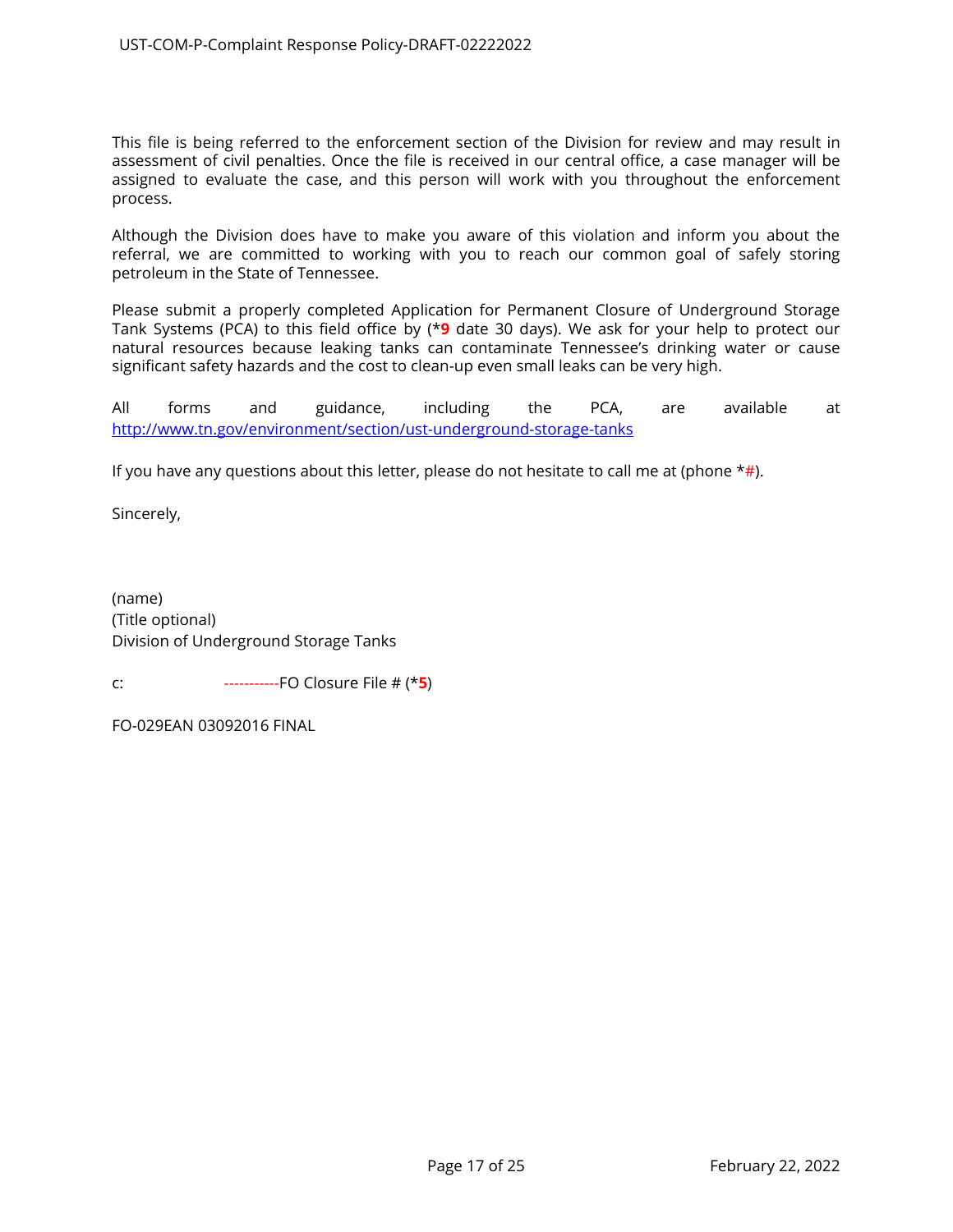### <span id="page-17-0"></span>**Appendix F: Database Tracking and Entry –** *GasLog Complaint Tracking Module*

This complaint policy process is paraphrased below for staff convenience and use while using the Division's Complaint Tracking Module. Staff responding to complaints must:

- 1) Thoroughly collect and document complainant allegations and contact information (if not anonymous),
- 2) For environmental impacts, investigate and respond within **2** calendar days and for all others within **10** calendar days of complaint intake,
- 3) Determine if the allegations made can be independently confirmed which will predominantly involve on-site observations, photographic documentation, etc.
- 4) Determine if the allegation falls under the Division of Underground Storage Tanks' jurisdiction (UST Act and subsequent adopted Rules),
- 5) If not the Division of Underground Storage Tanks' jurisdiction, make proper referrals to other TDEC regulatory Divisions, external agencies, and/or local government, if applicable,
- 6) Communicate results of the complaint investigation to complainant upon request,
- 7) Enter complaint investigation and upload documentation into the Division's *GasLog* Complaint Tracking Module completing information in each region of the module in its entirety,
- 8) Complete the above steps and close the complaint within **one business week** of completing the initial complaint response, and
- 9) For continuing UST jurisdictional requirements, track subsequent actions in other *GasLog* modules (compliance, remediation, etc.) per standard protocols.

The following shows each module of the *GasLog* Complaints Tracking Module and brief notes where needed. Selecting the "Apply Changes" button at any point saves the data entered. Selecting the "Cancel" button refreshes the record to the last saved version and does not save any updates currently entered. A printed version of the complaint data can be generated by selecting the "Printed Version" and following the printer dialogue prompts thereafter.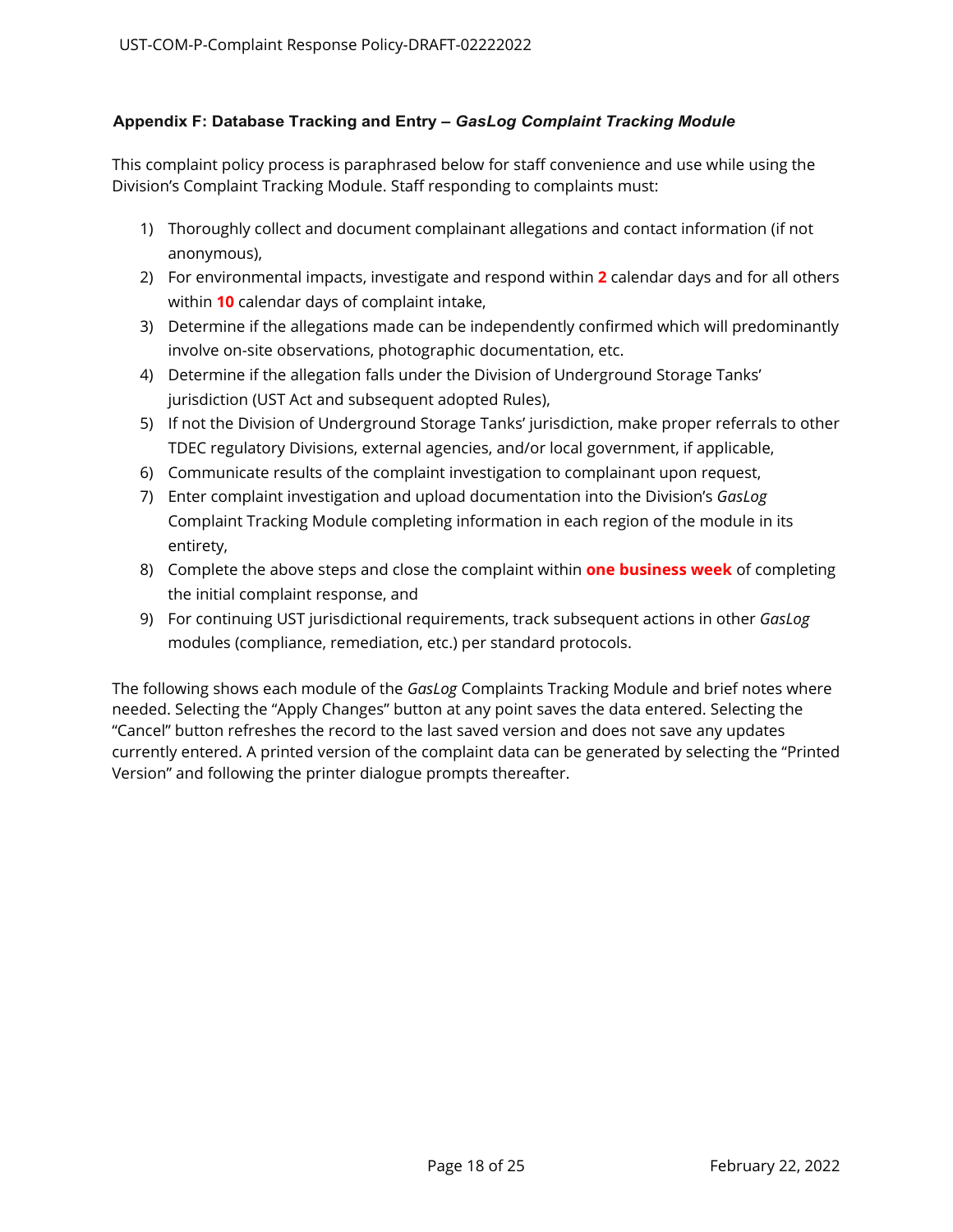| $Q \vee$<br>$\mathbf{v}$    | <b>GasLog Complaint Tracking Module</b><br>$\blacksquare$<br>$\times$<br>Report on Complaints<br>$x +$<br>@ apex.tdec.tn.gov:7777/apex/f?p=101:250:964716074028:<br><b>@</b> TDEC Datax <b>ET TDEC Online <b>@</b> WebEx <b>@</b></b><br>Bookmarks Minhoo Mail # State Email @ Edison @ State 411<br><b>40</b> UST Notification <b>AT</b><br>Ch US EPA Materials D.<br><b>ST Reports</b><br>Print   Change<br><b>App Requests</b><br><b>Insp Details</b><br><b>Underground Storage Tanks</b><br>Password<br>Help  <br>Logout<br>Sites, Facs, Contacts, Docs<br><b>Inspections</b><br>Remediation<br><b>Enforcement</b><br><b>Web Reports</b><br>» Complaints<br>CAC's<br>Reimbursement<br><b>Report on Complaints</b><br><b>Create New Complaint</b><br>1. Primary Report<br>Rows 50<br>Actions $\sim$<br>Go<br>$\sim$<br>Received > 12/01/2018<br>$\times$ |                 |                                   |                 |                |                                    |           |                            |            |            | To access GasLog,<br>login to the secured<br>state network<br>application using<br>active directory user<br>id and password. |            |               |             |                                   |                       |                       |                         |                         |                                                                                 |
|-----------------------------|-------------------------------------------------------------------------------------------------------------------------------------------------------------------------------------------------------------------------------------------------------------------------------------------------------------------------------------------------------------------------------------------------------------------------------------------------------------------------------------------------------------------------------------------------------------------------------------------------------------------------------------------------------------------------------------------------------------------------------------------------------------------------------------------------------------------------------------------------------------|-----------------|-----------------------------------|-----------------|----------------|------------------------------------|-----------|----------------------------|------------|------------|------------------------------------------------------------------------------------------------------------------------------|------------|---------------|-------------|-----------------------------------|-----------------------|-----------------------|-------------------------|-------------------------|---------------------------------------------------------------------------------|
| 1 - 50 of 135 $\rightarrow$ | ⊽                                                                                                                                                                                                                                                                                                                                                                                                                                                                                                                                                                                                                                                                                                                                                                                                                                                           |                 |                                   |                 |                |                                    |           |                            |            |            |                                                                                                                              |            |               |             |                                   |                       |                       |                         |                         |                                                                                 |
| Complaint#                  |                                                                                                                                                                                                                                                                                                                                                                                                                                                                                                                                                                                                                                                                                                                                                                                                                                                             | <b>Site Id.</b> | Site                              | Efo             | County         | <b>Complainant</b>                 | Anonymous | Concerning                 |            | Received   | Investigated                                                                                                                 | Completed  | <b>Status</b> | Facility Id | <b>UST</b><br><b>Jurisdiction</b> | Tanks<br><b>Found</b> | Nov<br><b>Because</b> | Inspection<br>Conducted | Release<br>Investigated | To start a complaint                                                            |
|                             | 120997                                                                                                                                                                                                                                                                                                                                                                                                                                                                                                                                                                                                                                                                                                                                                                                                                                                      |                 |                                   | Nashville       | Williamson     |                                    |           | Environmenta<br>Complaint  |            | 02/14/2022 | 02/14/2022                                                                                                                   |            |               | 5940188     |                                   |                       |                       |                         |                         | module database                                                                 |
|                             | 120876                                                                                                                                                                                                                                                                                                                                                                                                                                                                                                                                                                                                                                                                                                                                                                                                                                                      |                 | Roadrunner<br>Market No. 115      | Johnson<br>City | Washington     | <b>Brian Mueller</b>               |           | Environmenta<br>Complaint  |            | 02/10/2022 | 02/11/2022                                                                                                                   | 02/11/2022 | Closed        | 1900338     | Yes                               | Yes                   |                       |                         |                         |                                                                                 |
|                             | 120613                                                                                                                                                                                                                                                                                                                                                                                                                                                                                                                                                                                                                                                                                                                                                                                                                                                      | 79625           | Fruitland<br>Market Pilot<br>#132 | Knoxville       | Roane          | Jill Reams-<br>Widder              | No        | Environmental<br>Complaint |            | 02/08/2022 | 02/08/2022                                                                                                                   | 02/08/2022 | Closed        | 2730041     | No.                               | Yes                   |                       |                         |                         | entry, select the                                                               |
|                             | 119975                                                                                                                                                                                                                                                                                                                                                                                                                                                                                                                                                                                                                                                                                                                                                                                                                                                      | 83152           | <b>ZHP Petromart</b>              | Nashville       | Davidson       | D'Angelo                           | No        | Environmental<br>Complaint | <b>MCC</b> | 01/24/2022 | 01/24/2022                                                                                                                   | 01/24/2022 | Closed        | 5190118     | Yes                               | Yes                   |                       |                         |                         | complaint module                                                                |
|                             | 119968                                                                                                                                                                                                                                                                                                                                                                                                                                                                                                                                                                                                                                                                                                                                                                                                                                                      | 83287           | 6608 Dailys                       | Nashville       | Davidson       | Steven Riles                       | No        | Environmental<br>Complaint | P1O        | 01/18/2022 | 01/26/2022                                                                                                                   | 01/26/2022 | Closed        | 5190297     | Yes                               | Yes                   |                       |                         | Yes                     | tab on the upper                                                                |
|                             | 119554                                                                                                                                                                                                                                                                                                                                                                                                                                                                                                                                                                                                                                                                                                                                                                                                                                                      |                 | S & H Grocen                      | Jackson         | Henderson      |                                    | Yes       | Environmental<br>Complaint | <b>CLN</b> | 01/18/2022 | 01/18/2022                                                                                                                   | 01/20/2022 | Closed        | 8390004     | Yes                               |                       |                       |                         | No                      |                                                                                 |
|                             | 119737                                                                                                                                                                                                                                                                                                                                                                                                                                                                                                                                                                                                                                                                                                                                                                                                                                                      | 83823           | 4357 Madison<br>Shell             | Nashville       | Davidson       | <b>Steven Biles</b>                |           | Environmental<br>Complaint | KHH        | 01/18/2022 | 01/18/2022                                                                                                                   | 01/18/2022 | Closed        | 5191038     | Yes                               | Yes                   |                       |                         |                         | screen right (large                                                             |
|                             | 119736                                                                                                                                                                                                                                                                                                                                                                                                                                                                                                                                                                                                                                                                                                                                                                                                                                                      | 48749           | Sudden Service<br>No. 72          | Nashville       | Montgomery     | <b>Steven Biles</b>                |           | Environmental<br>Complaint | KHH        | 01/14/2022 | 01/14/2022                                                                                                                   | 01/14/2022 | Closed        | 5630421     | Yes                               | Yes                   |                       |                         |                         | red arrow) and then                                                             |
|                             | 118095                                                                                                                                                                                                                                                                                                                                                                                                                                                                                                                                                                                                                                                                                                                                                                                                                                                      | 76308           | Family Food<br>Mart and Deli      | Johnson<br>City | <b>Hawkins</b> | Rebecca and<br><b>Trevor Smith</b> | No        | Environmental<br>Complaint | <b>HLM</b> | 01/04/2022 | 01/04/2022                                                                                                                   | 01/14/2022 | Closed        | 1370143     | Yes                               | Yes                   |                       | Yes                     |                         |                                                                                 |
|                             | 118022                                                                                                                                                                                                                                                                                                                                                                                                                                                                                                                                                                                                                                                                                                                                                                                                                                                      | <b>R4863</b>    | Sango Marke<br>No. 2212           | Nashville       | Montgomery     | <b>Steven Biles</b>                |           | Environmenta<br>Complaint  | KHH        | 12/17/2021 | 12/17/2021                                                                                                                   | 12/17/2021 | Closed        | 5630427     | Yes                               | Yes                   |                       |                         |                         | select the "Create                                                              |
|                             | 118019                                                                                                                                                                                                                                                                                                                                                                                                                                                                                                                                                                                                                                                                                                                                                                                                                                                      | 167392          | <b>Maron Express</b>              | Memphis         | Shelby         | <b>Brian Coder</b>                 | No        | Environmental              | DAG        | 12/15/2021 | 12/16/2021                                                                                                                   | 12/22/2021 | Closed        | 9793643     | Yes                               | Yes                   |                       |                         |                         | New Complaint"<br>gray button on the<br>upper screen left<br>(small red arrow). |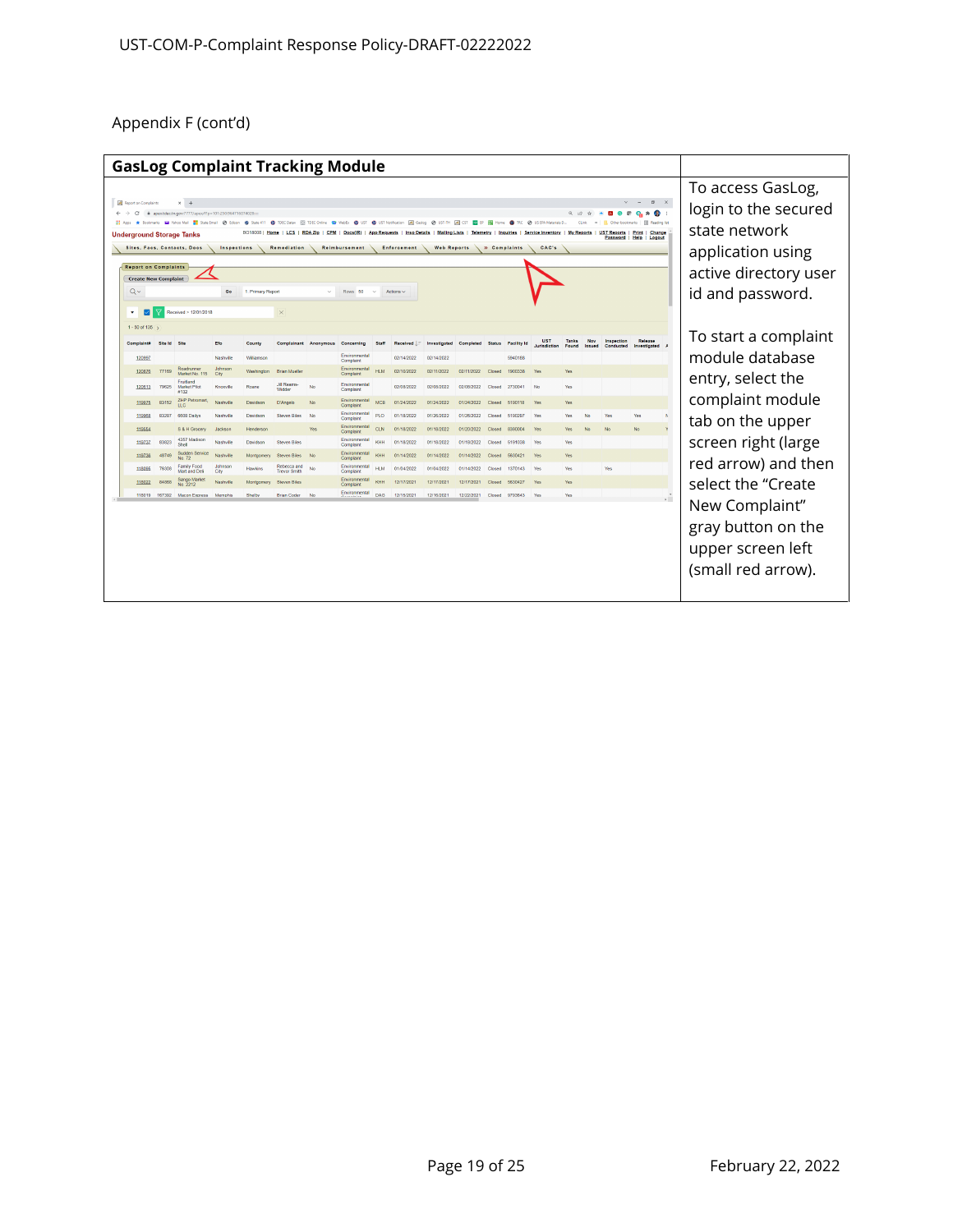Note: The regions' screen is intended to be completed from left to right top to bottom.

| <b>Complaint Region</b>                                                                                                                                                                      |                                         |
|----------------------------------------------------------------------------------------------------------------------------------------------------------------------------------------------|-----------------------------------------|
|                                                                                                                                                                                              |                                         |
| Sites, Facs, Contacts, Docs<br>Inspections<br>Remediation                                                                                                                                    | Enter or select items beginning with    |
| County<br><b>EFO</b><br>Latitude<br><b>Parent Site Name</b><br><b>Site Location</b><br>Longitude<br>3388 Macon Rd.<br>Shelby<br>Memphis<br>35.162929<br>$-89.947518$<br><b>Macon Express</b> | "Date Received" and continue            |
|                                                                                                                                                                                              |                                         |
|                                                                                                                                                                                              | entering/selecting items down the       |
|                                                                                                                                                                                              | page completing the entire region.      |
| COMPLAINT                                                                                                                                                                                    |                                         |
|                                                                                                                                                                                              | The complaint can be                    |
| <b>Apply Changes</b><br><b>Printable Version</b><br>Cancel                                                                                                                                   | assigned/delegated to other staff       |
| <b>Concerning Environmental Complaint</b>                                                                                                                                                    | members for response and follow-        |
| <b>Complaint Number 118019</b>                                                                                                                                                               | through or by the original staff        |
| <b>Division UST</b>                                                                                                                                                                          | recipient as needed.                    |
| O Date Received DEC-15-2021<br>崗                                                                                                                                                             |                                         |
| $\mathbf{r} \equiv \mathbf{r}$<br>O Received by RMF Roshanda Forsythe .<br>(901) 232-5968                                                                                                    | All registered UST facility ID's can be |
| <b>How Received Phone</b><br>v                                                                                                                                                               | selected.                               |
| $\mathbf{r} \equiv \mathbf{r}$<br>Assigned By RMF Roshanda Forsythe .<br>(901) 232-5968                                                                                                      |                                         |
| Assigned Date DEC-16-2021<br>扃                                                                                                                                                               | Important note: A TDEC Site ID          |
| $\frac{1}{2}$ $\equiv$ $\frac{1}{2}$<br>Assigned To DAGDavid Groce. (901) 275-4203                                                                                                           | must be selected for the                |
|                                                                                                                                                                                              | <b>Documents with this Complaint</b>    |
| 言<br>UST Facility ID 9793643167392Macon Express                                                                                                                                              | and location based on SITE_ID           |
| $\mathbf{r} \equiv \mathbf{r}$<br>TDEC Site ID 167392 Macon Express 3388 Macon Rd.                                                                                                           | regions to display. Documents,          |
|                                                                                                                                                                                              | photos, etc. cannot be uploaded         |
| Concerning                                                                                                                                                                                   |                                         |
| <b>Complainant Allegation</b><br><b>Staff Verified</b>                                                                                                                                       | without a TDEC Site ID selected. The    |
| <b>Drinking Water</b><br>Yes<br>N/A<br>Yes<br>No                                                                                                                                             | source of TDEC Site IDs incorporate     |
| Yes<br>No<br>Yes<br>N/A<br><b>Stream/Surface Water</b>                                                                                                                                       | sites from all TDEC (water, air, solid  |
| <b>Vapors in Building</b><br>Yes<br>Yes<br>No<br>N/A                                                                                                                                         | waste, etc.) so most of the time a      |
| Vapors in Sewer System<br>Yes<br>No<br>N/A<br>Yes                                                                                                                                            | TDEC site ID exists. If a TDEC site ID  |
| Yes<br>No<br>N/A<br>Vapors other<br>Yes                                                                                                                                                      | cannot be matched, please contact       |
| Petroleum discovered on-site<br>Yes<br>No<br>N/A<br>Yes                                                                                                                                      | lo McCrary or David Brewer for          |
| Petroleum discovered off-site<br>Yes<br>No<br>N/A<br>Yes                                                                                                                                     | assistance.                             |
| No<br>N/A<br>$Yes$<br>Yes<br>Tank floating from tank pit                                                                                                                                     |                                         |
| <b>Storm Drain</b><br>Yes<br>No<br>N/A<br>Yes<br>Yes<br>No<br>N/A<br><b>Stained Soil</b>                                                                                                     | Check box(es) "Yes" for allegations     |
| Yes<br><b>Stressed Vegetation</b><br>No<br>N/A<br>Yes<br>Yes                                                                                                                                 | made by the complainant.                |
| No<br>N/A<br><b>Building Evacuated</b><br>Yes<br>Yes<br>$\cdots$                                                                                                                             |                                         |
| Yes<br>No<br>N/A<br><b>Fire and/or Explosion</b><br>Yes<br>$\cdots$                                                                                                                          | Check box(es), "Yes", "No, or "N/A"     |
| Yes<br>No<br>N/A<br>Yes<br><b>Surface Spill</b><br>$\cdots$                                                                                                                                  | for staff verified. Staff verified      |
| Yes<br>No<br>N/A<br>Overfill<br>Yes<br>1000                                                                                                                                                  | means that staff themselves directly    |
| Yes<br>Water in Auto Fuel Tank<br>No<br>N/A<br>Yes<br>1000                                                                                                                                   |                                         |
| Water in UST<br>Yes<br>No<br>N/A<br>Yes<br>1000                                                                                                                                              | confirmed the allegation. Any "N/A"     |
| No<br>N/A<br>Unregulated/Orphan Tank<br>Yes<br>√es<br><b><i>Company</i></b>                                                                                                                  | box checked should be further           |
|                                                                                                                                                                                              | detailed in the "Concerning Other"      |
| Unregistered UST                                                                                                                                                                             | memo box at the bottom of this          |
| Concerning (Other)                                                                                                                                                                           | region.                                 |
|                                                                                                                                                                                              |                                         |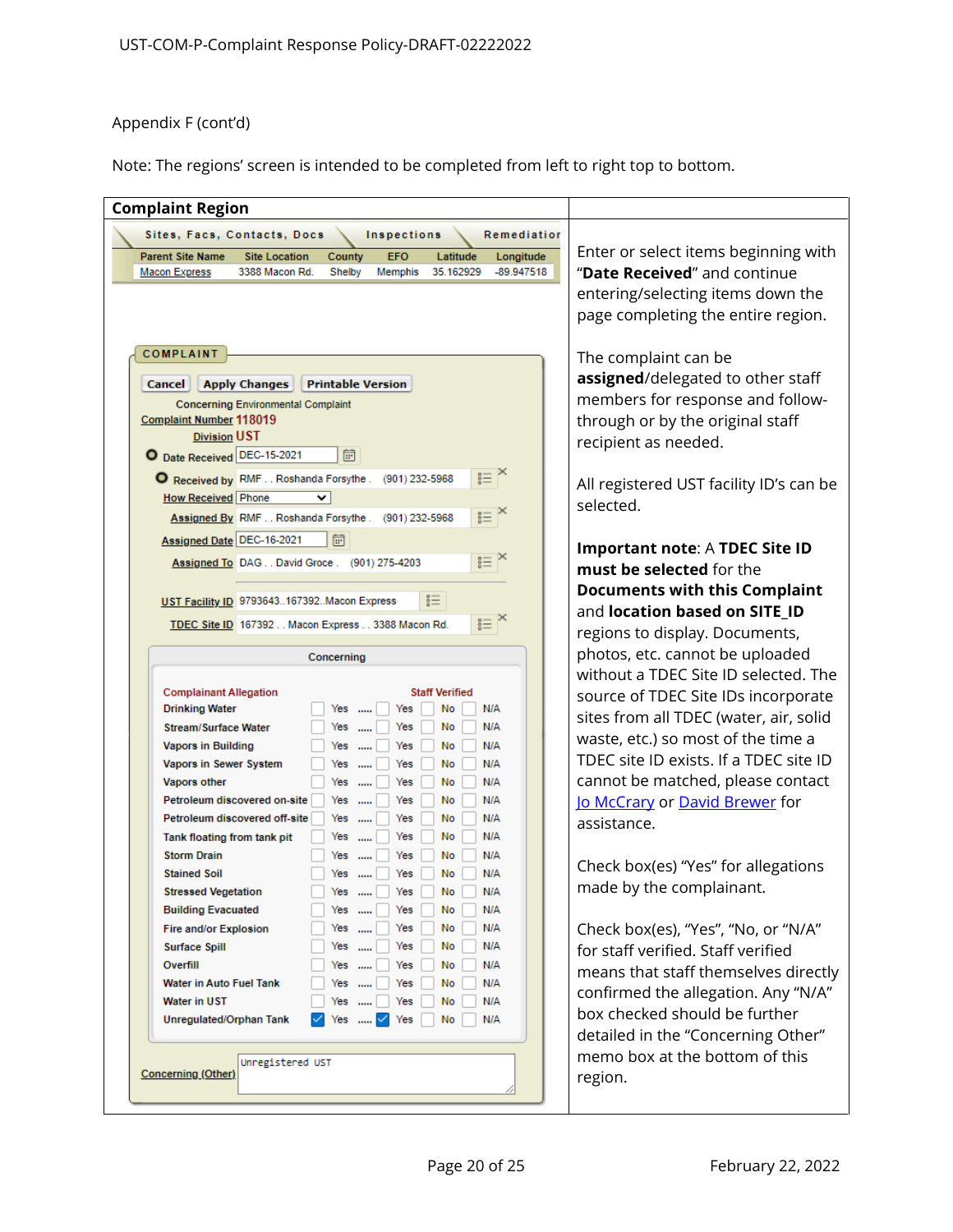|                                | <b>Audit History for Complaints Region</b> |        |                  |                  |                      |           |                                                                                                                                   |
|--------------------------------|--------------------------------------------|--------|------------------|------------------|----------------------|-----------|-----------------------------------------------------------------------------------------------------------------------------------|
| Audit History For Complaints   | By default, this                           |        |                  |                  |                      |           |                                                                                                                                   |
| Complaint ID $\uparrow \equiv$ | <b>Col Name</b>                            | Rcd ID | <b>Old Value</b> | <b>New Value</b> | <b>Change Date</b>   | Change By | region is not                                                                                                                     |
| 118019                         | SITE ID                                    | 118019 | ٠                | 167392           | 24-JAN-2022 08:20:41 | BG41154   | expanded. Select                                                                                                                  |
| 118019                         | ASSIGNED_TO                                | 118019 | ä,               | <b>DAG</b>       | 24-JAN-2022 08:22:37 | BG41154   |                                                                                                                                   |
| 118019                         | ASSIGNED BY                                | 118019 | ä,               | <b>RMF</b>       | 24-JAN-2022 08:22:37 | BG41154   | the arrow right and                                                                                                               |
| 118019                         | ASSIGNED_DATE                              | 118019 | ä,               | DEC-16-2021      | 24-JAN-2022 08:22:37 | BG41154   | adjacent to the title                                                                                                             |
|                                |                                            |        |                  |                  |                      | $1 - 4$   | "Audit History for<br>Complaints" to<br>expand.                                                                                   |
|                                |                                            |        |                  |                  |                      |           | This displays the<br>audit trail (staff and<br>when database<br>entries were made)<br>to this record of the<br>complaints module. |

| <b>Location based on SITE_ID Region</b> |                           |                                                                                       |
|-----------------------------------------|---------------------------|---------------------------------------------------------------------------------------|
|                                         | Location based on SITE_ID | This region displays when a TDEC<br>SITE_ID is selected from the Complaint<br>Region. |
| Site ID                                 | 167392                    |                                                                                       |
| <b>Site</b>                             | <b>Macon Express</b>      |                                                                                       |
| Location                                | 3388 Macon Rd.            |                                                                                       |
| <b>City</b>                             | Memphis, TN               |                                                                                       |
| <b>Description</b>                      |                           |                                                                                       |
| <b>County</b>                           | Shelby                    |                                                                                       |
| <b>EFO Name</b>                         | <b>Memphis</b>            |                                                                                       |
| <b>Site Owner</b>                       |                           |                                                                                       |
|                                         |                           |                                                                                       |
|                                         |                           |                                                                                       |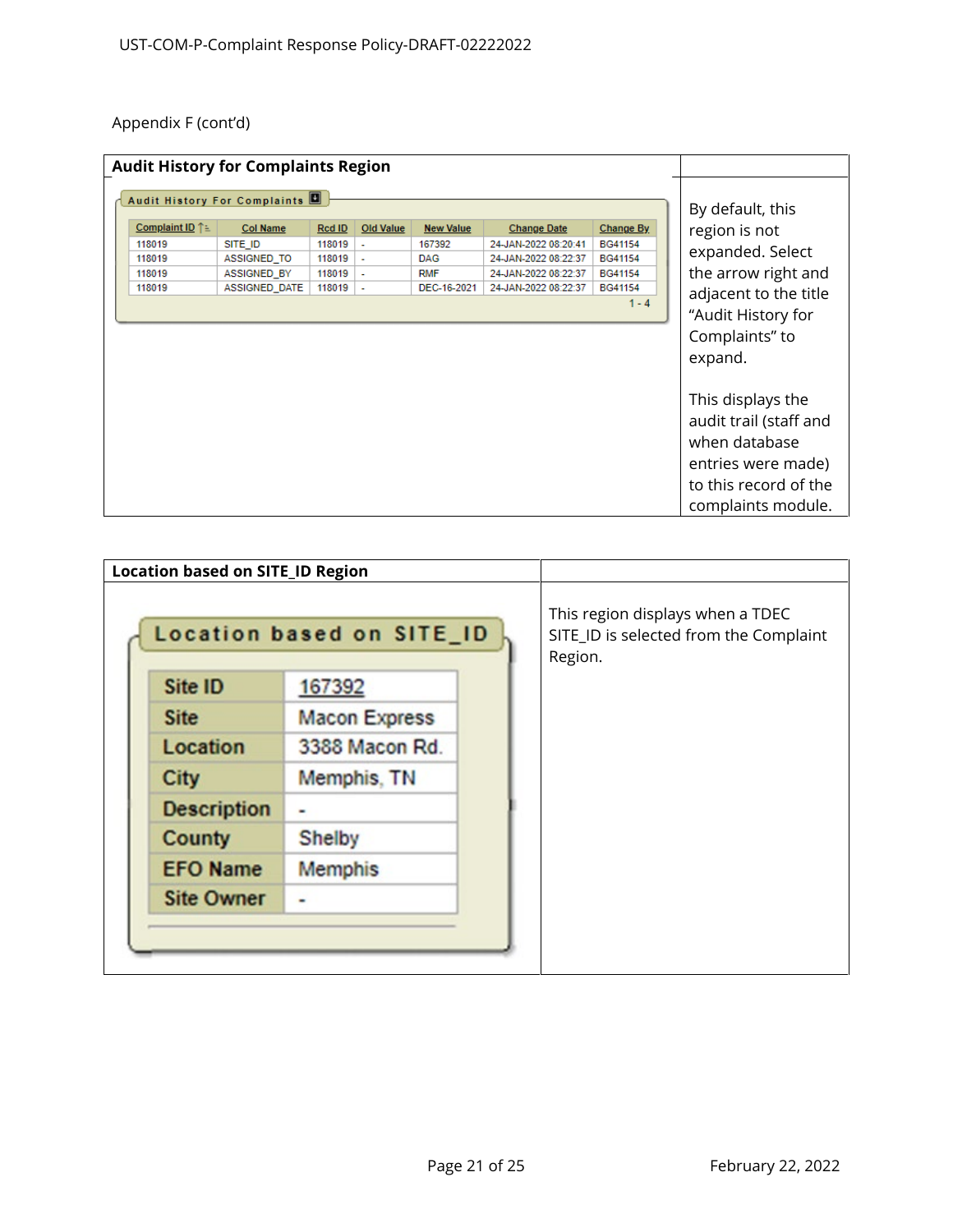| <b>Complainant Region</b>                                                                                                                    |                                                                                                                                                                                |
|----------------------------------------------------------------------------------------------------------------------------------------------|--------------------------------------------------------------------------------------------------------------------------------------------------------------------------------|
| Complainant                                                                                                                                  | Enter complainant contact<br>information in this region.                                                                                                                       |
| $X \equiv X$<br><b>Contact ID</b><br>Yes<br><b>Anonymous</b><br>No<br><b>First Name</b><br><b>Middle Name</b><br><b>Last Name</b><br>Company | If the anonymous "yes"<br>radio button is selected, all<br>complainant information<br>fields (first name, middle<br>name, last name, etc.) are<br>greyed out and data entry is |
| <b>Address</b><br>$\S \equiv$<br><b>City</b><br>State TN V<br><b>Zip Code</b><br><b>Phone</b><br>Email                                       | not permitted.<br>All care should be taken to<br>protect an anonymous<br>complainant's privacy.<br>Should an anonymous<br>complainant request an                               |
| 曲<br>Followed Up On DEC-22-2021<br>Followed Up by Phone (referral-use only) v                                                                | investigation update, simply<br>provided the staff's phone<br>number so that the<br>complainant can call back in<br>the future to receive an<br>update.                        |

| <b>Complaint Description and Writeup Region</b>                                                                                                                                                                                                                                                                                                                                                                                                                  |                                                                                                                                                                                     |
|------------------------------------------------------------------------------------------------------------------------------------------------------------------------------------------------------------------------------------------------------------------------------------------------------------------------------------------------------------------------------------------------------------------------------------------------------------------|-------------------------------------------------------------------------------------------------------------------------------------------------------------------------------------|
| Complaint Description and Writeup<br><b>Complaint Description and Writeup</b><br>on 12-15-21 a consultant requested information on the registration of the operating<br>gas station at 3388 Macon Road. If was found that the tanks were not registered.<br>David Groce went to the site on 12-16-21 to get the notification form filled out and<br>to schedule an inspection. All other information is under the inspection for the<br>facility.<br>345 of 2000 | Describe the complaint<br>allegations and factual<br>details.<br>Be sure to select other<br>complaint module regions'<br>checkbox(es) and not simply<br>describe in this narrative. |
|                                                                                                                                                                                                                                                                                                                                                                                                                                                                  | The checkboxes are used to<br>mine complaint tracking<br>data and generate statewide<br>reports every 6 months.                                                                     |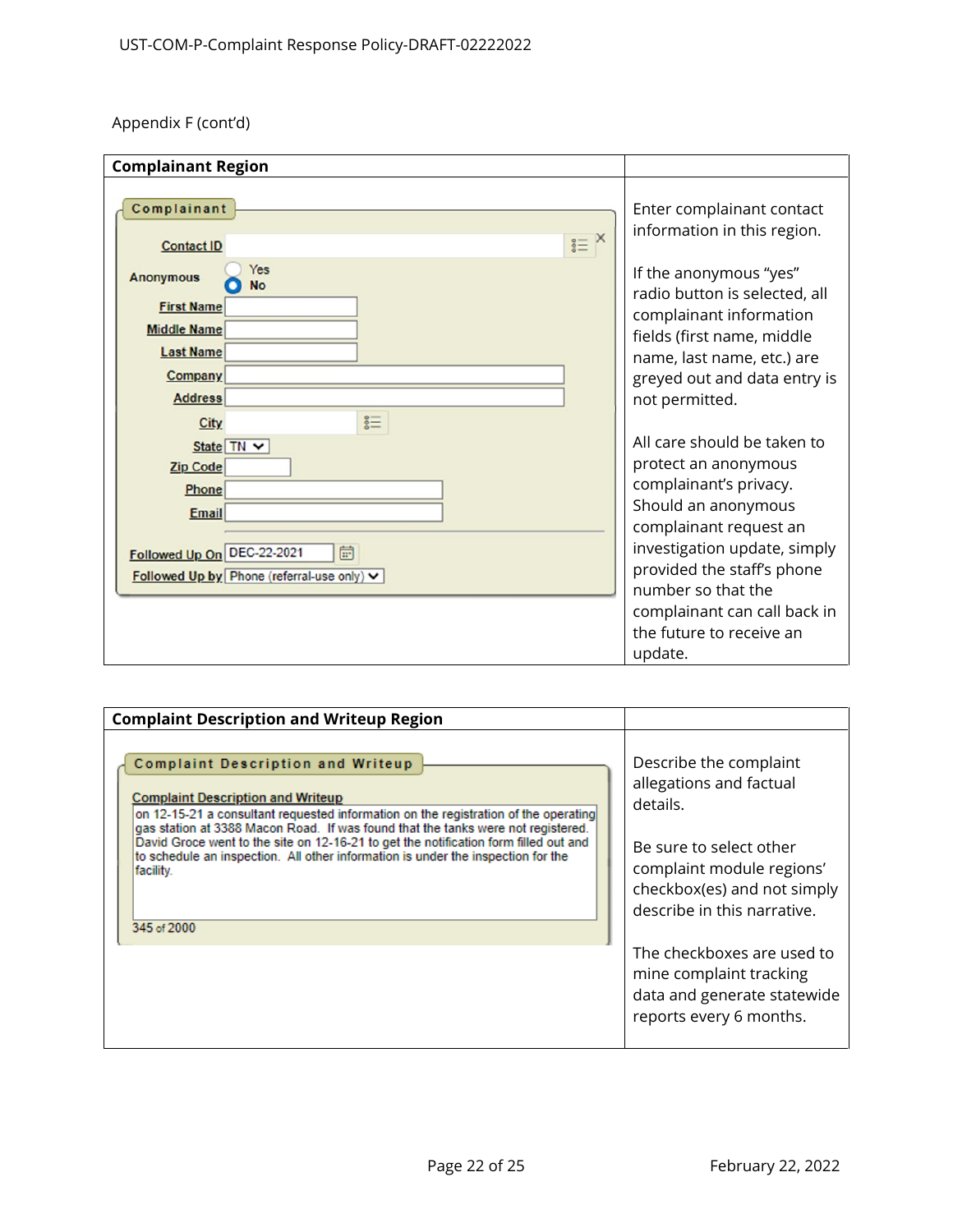| <b>Documents with this Complaint Region</b>                                         |                                                                                                                        |
|-------------------------------------------------------------------------------------|------------------------------------------------------------------------------------------------------------------------|
| Documents with this Complaint                                                       | Select "Add Document" to upload trip<br>report, photos, sampling results, etc.                                         |
| <b>Add Document</b><br>No data found. Documents can be uploaded from the site page. | Remember, this region will not display<br>unless a TDEC SITE ID is selected in the<br>Complaint Region of this module. |

| <b>Check all that apply Region</b>                                                                                                                                                                                                                                                                                                                                                                                                                                                                                                                                                                                   |                                                                                                                                                                                                                 |
|----------------------------------------------------------------------------------------------------------------------------------------------------------------------------------------------------------------------------------------------------------------------------------------------------------------------------------------------------------------------------------------------------------------------------------------------------------------------------------------------------------------------------------------------------------------------------------------------------------------------|-----------------------------------------------------------------------------------------------------------------------------------------------------------------------------------------------------------------|
| Check all that apply<br>Dispenser Island<br><b>Yes</b><br><b>No</b><br><b>Vent Lines</b><br><b>No</b><br>Yes<br><b>Fill Ports</b><br><b>No</b><br>Yes<br>Info from Property Owner<br><b>No</b><br>Yes<br>Info from Business Owner<br>Yes<br><b>No</b><br>Info from Other<br><b>No</b><br>Yes<br>Info from Complainant (<br><b>No</b><br><b>Yes</b><br>Info from Neighbors<br><b>No</b><br><b>Yes</b><br><b>City or County Records</b><br><b>No</b><br>Yes<br><b>Highway/Road Construction</b><br><b>No</b><br>Yes<br><b>No</b><br><b>Signage/Building Type</b><br>Yes<br>Historical Image<br><b>No</b><br><b>Yes</b> | This region is<br>designed to capture<br>the information<br>sources involved in<br>investigating the<br>complaint.<br>Enter notes to further<br>describe related<br>details of the<br>information<br>source(s). |
| <b>Historical Record</b><br>Yes<br><b>No</b>                                                                                                                                                                                                                                                                                                                                                                                                                                                                                                                                                                         |                                                                                                                                                                                                                 |
| Other<br><b>No</b><br>Yes<br><b>Notes</b>                                                                                                                                                                                                                                                                                                                                                                                                                                                                                                                                                                            |                                                                                                                                                                                                                 |
|                                                                                                                                                                                                                                                                                                                                                                                                                                                                                                                                                                                                                      |                                                                                                                                                                                                                 |

| <b>Enforcement at the Site Region</b> |                 |                                 |                                                                |          |               |              |                                                                      |
|---------------------------------------|-----------------|---------------------------------|----------------------------------------------------------------|----------|---------------|--------------|----------------------------------------------------------------------|
|                                       |                 | <b>Enforcement at this Site</b> |                                                                |          |               |              | GasLog Enforcement related to<br>this site is displayed for this UST |
|                                       | <b>Division</b> | <b>EAR</b> Date                 | <b>Status</b>                                                  | Order No | <b>Status</b> | <b>Staff</b> | Facility ID.                                                         |
|                                       | UST             | DEC-20-2021                     |                                                                |          |               |              |                                                                      |
|                                       |                 |                                 | Note this may or may not be<br>associated with this complaint. |          |               |              |                                                                      |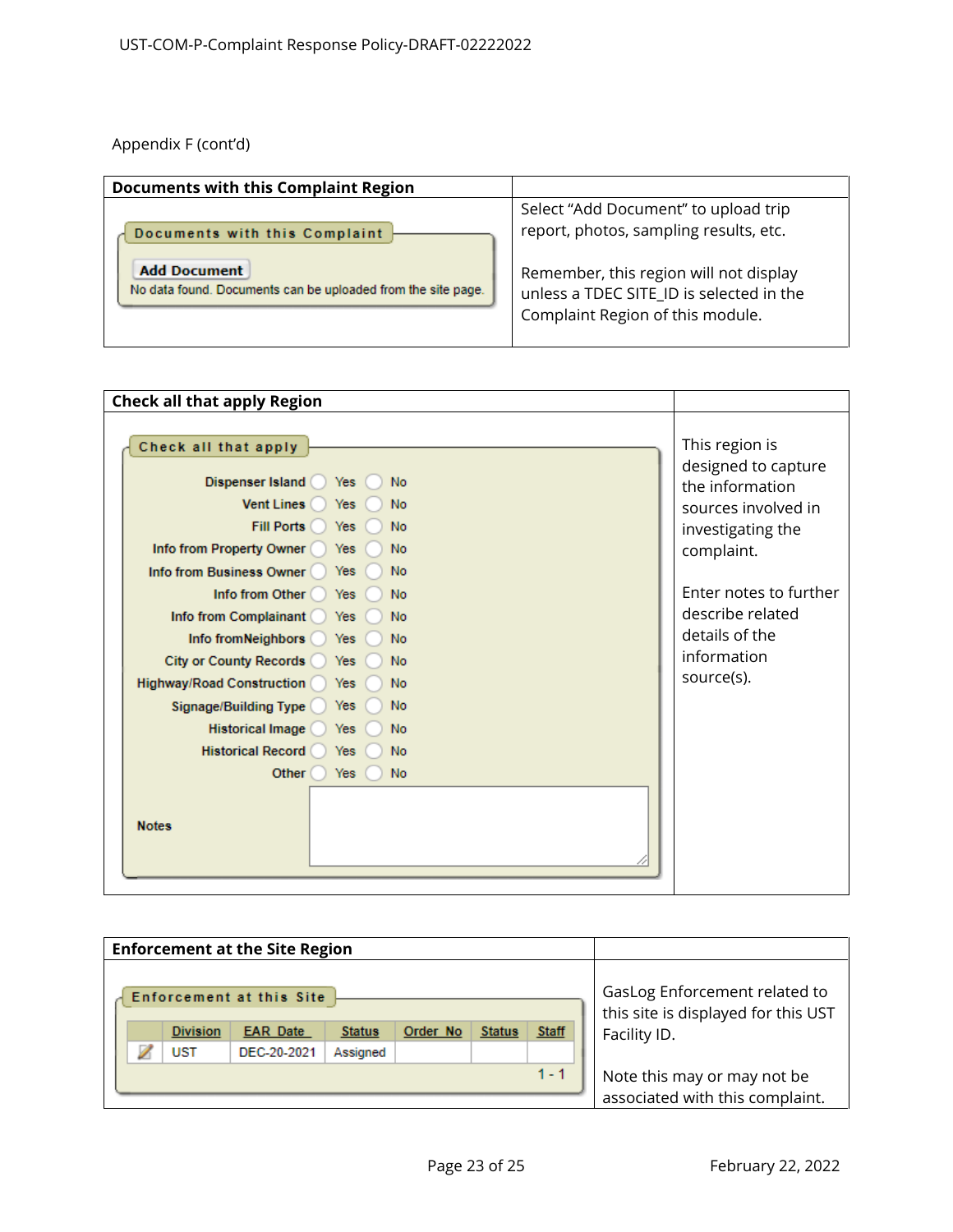| <b>Inspections on this Facility Region</b> |       |                              |                                   |                         |                        |                         |                                                                      |
|--------------------------------------------|-------|------------------------------|-----------------------------------|-------------------------|------------------------|-------------------------|----------------------------------------------------------------------|
| $1 - 2$                                    |       | Inspections on this Facility |                                   |                         |                        |                         | <b>GasLog Operational</b><br>Compliance<br>Inspections related       |
| <b>Row Id</b>                              | Case# | Site name                    | Inspection $\downarrow$ =<br>Date | <b>Purpose Of Visit</b> | <b>Currentstatus</b>   | <b>Violations Found</b> | to this site is<br>displayed for this                                |
|                                            | 2     | <b>Macon Express</b>         | DEC-22-2021                       | <b>Red Tag</b>          | Closed                 | $\sim$                  | UST Facility ID.                                                     |
|                                            |       | <b>Macon Express</b>         | DEC-20-2021                       | Operational             | <b>Action Required</b> | 51                      |                                                                      |
| $1 - 2$                                    |       |                              |                                   |                         |                        |                         | Note this may or<br>may not be<br>associated with this<br>complaint. |

| <b>Investigation Region</b>                                                                                                 |                                                        |
|-----------------------------------------------------------------------------------------------------------------------------|--------------------------------------------------------|
| Investigation                                                                                                               | The results of the complaint                           |
|                                                                                                                             | investigation are entered                              |
| Date Investigated DEC-16-2021<br>峝                                                                                          | here from top to bottom of                             |
| Were tanks found? $\bigcirc$ Yes<br><b>No</b>                                                                               | the region.                                            |
| Is this UST Jurisdiction? O Yes<br><b>No</b>                                                                                |                                                        |
| Site has been correctly registered an inspection has<br>been performed and currently working on a results of                | Enter or select ALL                                    |
| compliance letter. The tanks were Red Tagged on                                                                             | information that applies.                              |
| Status Detail 12/22/2021. The fire marshal also issued a summons<br>for the owner to appear in court for failure to install |                                                        |
| LLD and shut down the gas pumps.                                                                                            | The responsible party is the                           |
| 297 of 800                                                                                                                  | owner/operator shown in<br>notification records at the |
| <b>Responsible Party</b>                                                                                                    |                                                        |
| <b>Resp Party Phone</b>                                                                                                     | time of the investigation<br>and/or petroleum release. |
| Date Completed DEC-22-2021<br>峝                                                                                             |                                                        |
|                                                                                                                             | The date completed should                              |
| Open C Closed<br>Status (                                                                                                   | be no later than one                                   |
| <b>TDEC-APC</b>                                                                                                             | business week after the                                |
| <b>TDEC - REM</b>                                                                                                           | complaint was investigated.                            |
| <b>TDEC - SWM</b>                                                                                                           |                                                        |
| <b>TDEC - WRs</b><br><b>Referred To</b><br><b>TDEC - Other</b>                                                              | If referred to another TDEC                            |
| <b>Other Agency - Local Municipality</b>                                                                                    | Division, external agency, or                          |
| Other Agency - State<br>Other Agency - Federal                                                                              | local government, check all                            |
| 峝<br><b>Date Referred</b>                                                                                                   | that apply.                                            |
| Yes                                                                                                                         |                                                        |
| <b>Photos</b>                                                                                                               | Complete the date referred,                            |
| Created by BG41154 (Roshanda.Forsythe@tn.gov)                                                                               | photos checkbox if                                     |
| Last updated JAN-24-2022 . by . BG41154 (Roshanda.Forsythe@tn.gov)                                                          | applicable, and select "Apply                          |
| <b>Apply Changes</b>                                                                                                        | Changes" button.                                       |
|                                                                                                                             |                                                        |